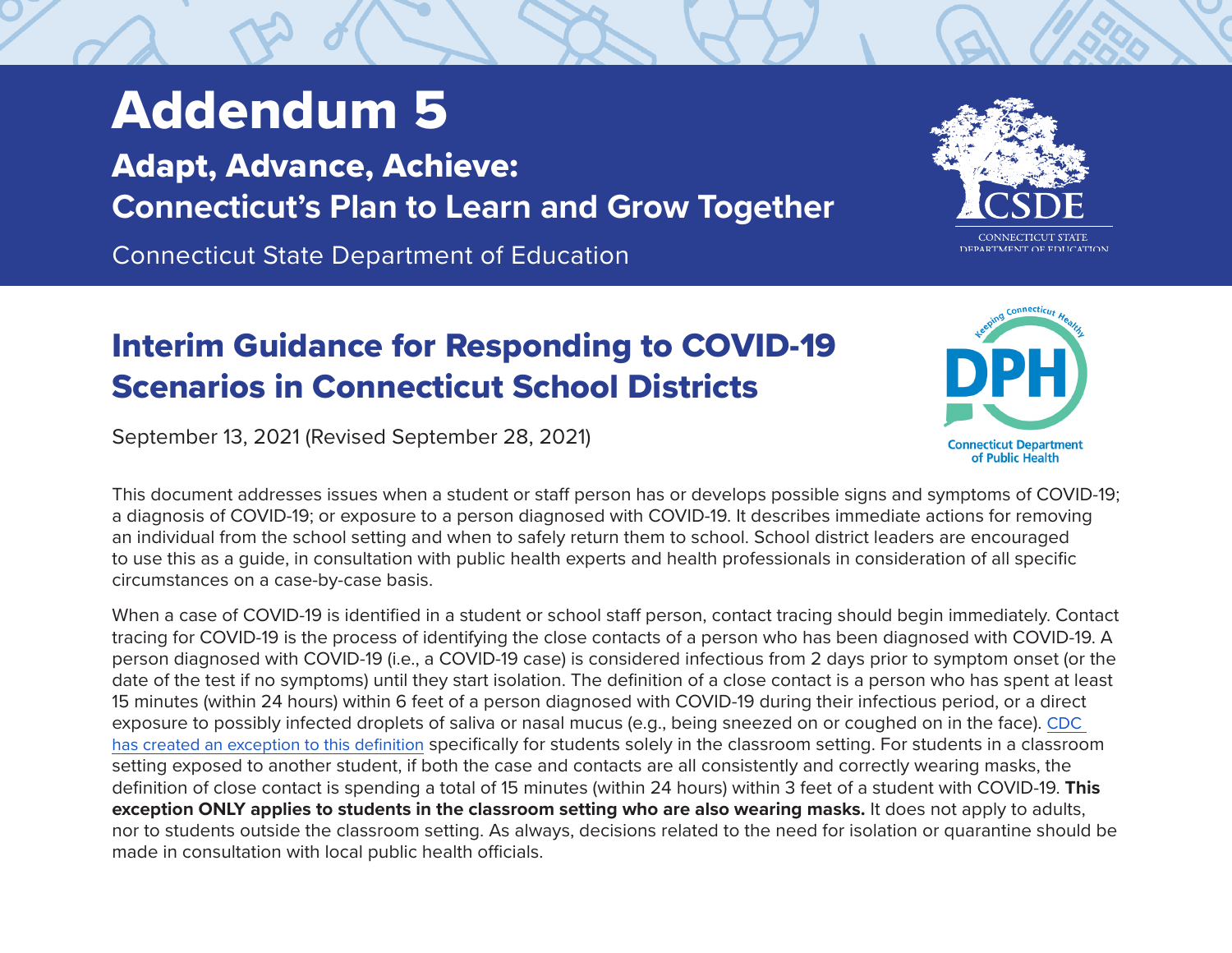| <b>Event</b>                                                                                                                                                                        | <b>Location of Event</b>                                                                                                                                                                                                                                                                                                                                                                                                                                                                                                                                                                                                                                                                                                                                                                                                                              | <b>Testing Result</b><br>PCR or antigen tests<br>can be accepted <sup>2</sup>                                                       | <b>Isolation/Quarantine</b><br>Isolation = when you are experiencing symptoms or have a confirmed diagnosis of<br>COVID-19<br>Quarantine = when you have been exposed but you are not experiencing symptoms                                                                                                                                                                                                                                                                                                                                                                                                                                                                                                                                                                                                                                                                                                                                                                                                                                 |
|-------------------------------------------------------------------------------------------------------------------------------------------------------------------------------------|-------------------------------------------------------------------------------------------------------------------------------------------------------------------------------------------------------------------------------------------------------------------------------------------------------------------------------------------------------------------------------------------------------------------------------------------------------------------------------------------------------------------------------------------------------------------------------------------------------------------------------------------------------------------------------------------------------------------------------------------------------------------------------------------------------------------------------------------------------|-------------------------------------------------------------------------------------------------------------------------------------|---------------------------------------------------------------------------------------------------------------------------------------------------------------------------------------------------------------------------------------------------------------------------------------------------------------------------------------------------------------------------------------------------------------------------------------------------------------------------------------------------------------------------------------------------------------------------------------------------------------------------------------------------------------------------------------------------------------------------------------------------------------------------------------------------------------------------------------------------------------------------------------------------------------------------------------------------------------------------------------------------------------------------------------------|
| Individual has<br><b>COVID-19</b><br>symptoms <sup>1</sup><br>(regardless<br>of vaccine<br>status) but<br>has NOT had<br>close contact<br>to a person<br>diagnosed with<br>COVID-19 | If at home: Stay home, notify<br>the school immediately (do<br>not wait until the beginning of<br>the next school day), and get<br>tested.<br>If at school: Students should<br>remain masked, adhere to<br>strict physical distancing, be<br>assessed by the school nurse<br>or school medical advisor (if<br>available), stay in the isolation<br>room (with adult supervision),<br>until picked up to go home.<br>Parents should be instructed to<br>consult a healthcare provider<br>and have the student tested.<br>If symptoms arise on the bus,<br>students should remain masked<br>and follow the remaining<br>measures listed above upon<br>arrival to school. They must not<br>be sent home on the bus.<br>Staff members should remain<br>masked, adhere to strict phys-<br>ical distancing, immediately<br>contact leadership (per district | Individual tests<br>negative<br>Individual tests<br>positive<br>Individual is not<br>tested or test<br>results not yet<br>available | Return to school after no fever for 24 hours without fever-reducing medication<br>and other symptoms improving.<br>Remain home (except to get medical care), monitor symptoms, notify the school<br>immediately, notify personal close contacts, assist the school in contact tracing ef-<br>forts, and answer communications from public health officials/contact tracing staff.<br>Stay in self-isolation <sup>3</sup> for at least 10 days since the onset of symptoms and until<br>at least 24 hours have passed with no fever <sup>1</sup> (without fever-reducing medica-<br>tions) and with improvement in other COVID-19 symptoms.<br>Presume COVID-19. Stay in self-isolation <sup>3</sup> for at least 10 days since the onset<br>of symptoms and until at least 24 hours have passed with no fever <sup>1</sup> (without<br>fever-reducing medications) and with improvement in other symptoms.<br>Can return to school earlier if healthcare provider provides documentation with<br>a specific, confirmed alternate diagnosis. |
|                                                                                                                                                                                     | protocols), go home, consult<br>a healthcare provider, and get<br>tested.<br>If a staff member or student is ill<br>enough to require transport to<br>a healthcare facility, notify EMS<br>that COVID-19 is a concern.                                                                                                                                                                                                                                                                                                                                                                                                                                                                                                                                                                                                                                |                                                                                                                                     |                                                                                                                                                                                                                                                                                                                                                                                                                                                                                                                                                                                                                                                                                                                                                                                                                                                                                                                                                                                                                                             |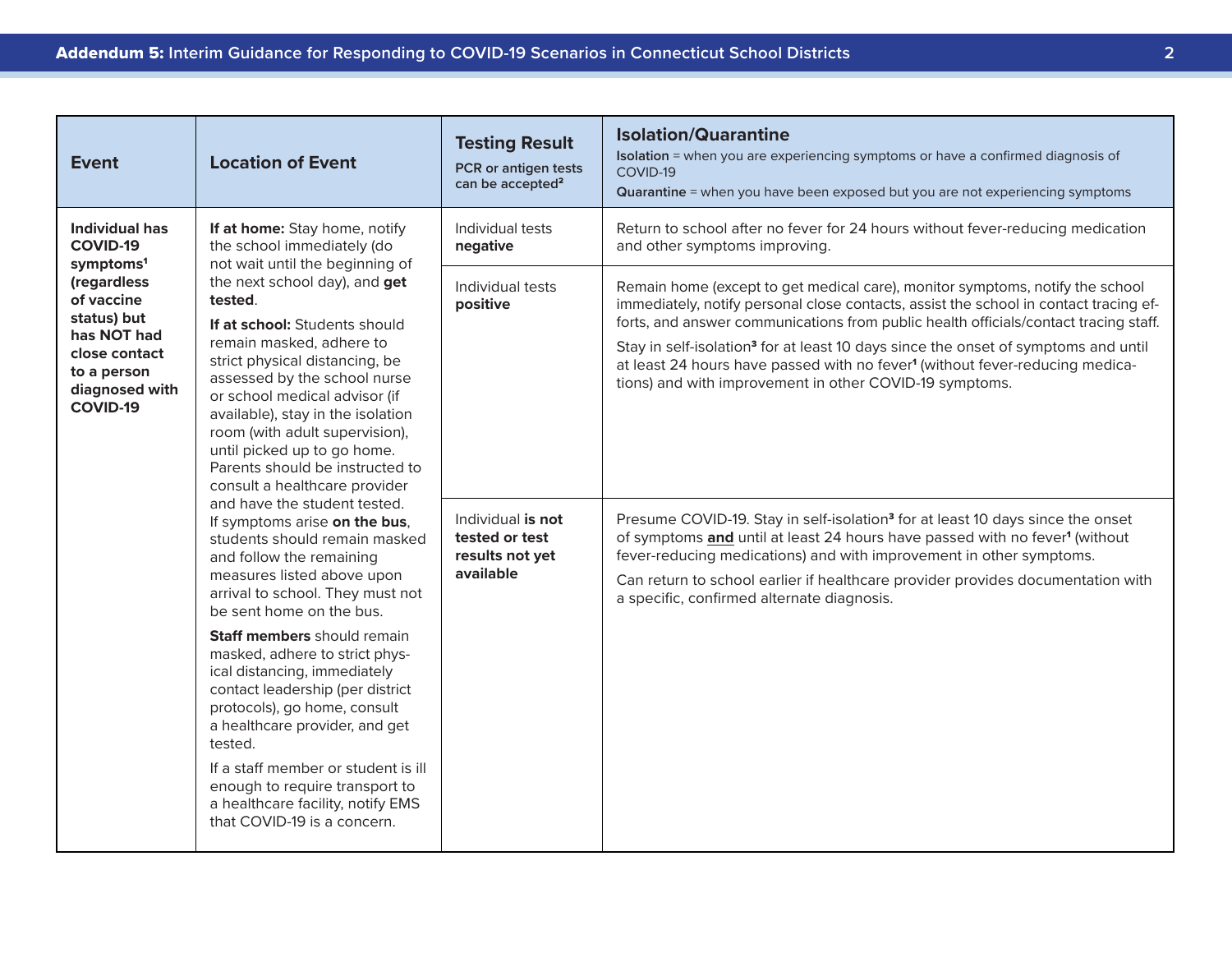| <b>Event</b>                                                                                                                               | <b>Location of Event</b>                                                                                                                                                                                                                                                                                                                                                                                                                                                                                                                                                                                                                                                                                                                                                                                                                                                                                                                       | <b>Testing Result</b><br>PCR or antigen tests<br>can be accepted <sup>2</sup> | <b>Isolation/Quarantine</b><br>Isolation = when you are experiencing symptoms or have a confirmed diagnosis of<br>COVID-19<br>Quarantine = when you have been exposed but you are not experiencing symptoms                                                                                                                                                                                                                                                                                                                                                                                                                                                                                                      |
|--------------------------------------------------------------------------------------------------------------------------------------------|------------------------------------------------------------------------------------------------------------------------------------------------------------------------------------------------------------------------------------------------------------------------------------------------------------------------------------------------------------------------------------------------------------------------------------------------------------------------------------------------------------------------------------------------------------------------------------------------------------------------------------------------------------------------------------------------------------------------------------------------------------------------------------------------------------------------------------------------------------------------------------------------------------------------------------------------|-------------------------------------------------------------------------------|------------------------------------------------------------------------------------------------------------------------------------------------------------------------------------------------------------------------------------------------------------------------------------------------------------------------------------------------------------------------------------------------------------------------------------------------------------------------------------------------------------------------------------------------------------------------------------------------------------------------------------------------------------------------------------------------------------------|
| Individual has<br><b>COVID-19</b><br>symptoms <sup>1</sup><br><b>AND had</b><br>close contact<br>to a person<br>diagnosed with<br>COVID-19 | If at home: Stay home, notify<br>the school immediately (do<br>not wait until the beginning of<br>the next school day), and get<br>tested.<br>If at school: Students should<br>remain masked, adhere to<br>strict physical distancing, be<br>assessed by the school nurse<br>or school medical advisor (if<br>available), stay in the isolation<br>room (with adult supervision),<br>until picked up to go home.<br>Parents should be instructed to<br>consult a healthcare provider<br>and have the student tested.<br>If symptoms arise on the bus,<br>students should remain masked<br>and follow the remaining<br>measures listed above upon<br>arrival to school. They must not<br>be sent home on the bus.<br>If at school: Staff members<br>should remain masked, adhere<br>to strict physical distancing,<br>immediately contact leadership<br>(per district protocols), go<br>home, consult a healthcare<br>provider, and get tested. | Individual tests<br>negative                                                  | If the person is not fully vaccinated and has not tested positive for COVID-19 in<br>the last 90 days prior to the current exposure, remain home in self-quarantine <sup>4</sup><br>for the recommended 10 days from last exposure to the person diagnosed with<br>COVID-19 or after 7 days with a documented negative test result at day 5 or lat-<br>er, consistent with school district policy. For either quarantine period, continue<br>daily symptom monitoring through day 14 after last exposure.<br>If the person is fully vaccinated or tested positive for COVID-19 in the last 90<br>days prior to the current exposure, the person can return to school once there<br>are no symptoms for 24 hours. |
|                                                                                                                                            |                                                                                                                                                                                                                                                                                                                                                                                                                                                                                                                                                                                                                                                                                                                                                                                                                                                                                                                                                | Individual tests<br>positive                                                  | Regardless of vaccine status, remain home (except to get medical care),<br>monitor symptoms, notify the school, notify personal close contacts, assist<br>public health and the school in contact tracing efforts.<br>Stay in self-isolation <sup>3</sup> for at least 10 days since the onset of symptoms and<br>until at least 24 hours have passed with no fever (without fever- reducing<br>medications) and with improvement in other COVID-19 symptoms                                                                                                                                                                                                                                                     |
|                                                                                                                                            |                                                                                                                                                                                                                                                                                                                                                                                                                                                                                                                                                                                                                                                                                                                                                                                                                                                                                                                                                | Individual is not<br>tested or test<br>results not yet<br>available           | Regardless of vaccine status, presume COVID-19. Stay in self-isolation for at<br>least 10 days since the onset of symptoms and until at least 24 hours have<br>passed with no fever (without fever-reducing medications) and with improve-<br>ment in other symptoms or until test results are available.                                                                                                                                                                                                                                                                                                                                                                                                        |
|                                                                                                                                            | If a staff member or student is ill<br>enough to require transport to<br>a healthcare facility, notify EMS<br>that COVID-19 is a concern.                                                                                                                                                                                                                                                                                                                                                                                                                                                                                                                                                                                                                                                                                                                                                                                                      |                                                                               |                                                                                                                                                                                                                                                                                                                                                                                                                                                                                                                                                                                                                                                                                                                  |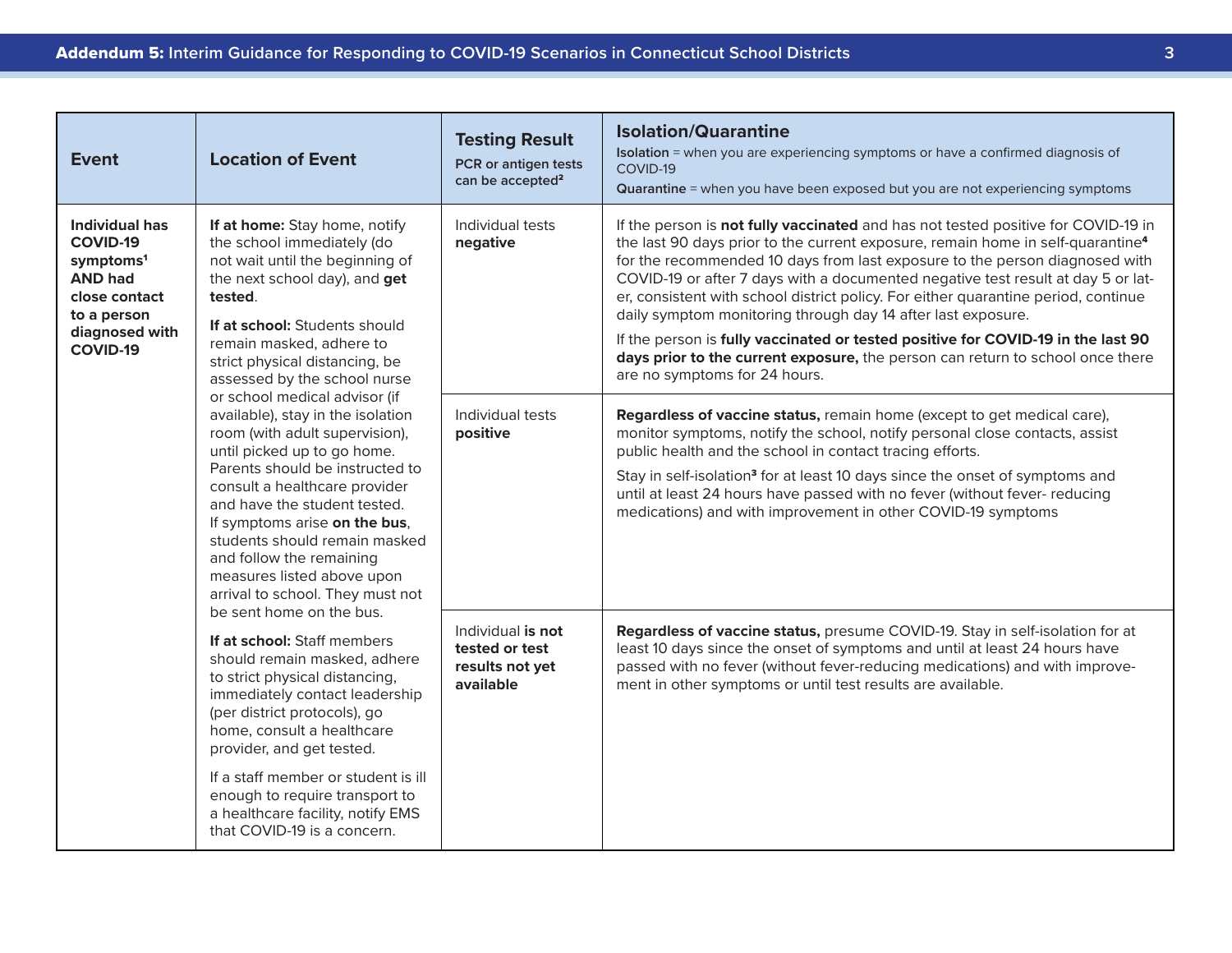| <b>Event</b>                                                                                                                                                  | <b>Location of Event</b>                                                                                                                                                                                                                                                                                                                                                                                                                                                                                                                                                                                                                                                                                                                                                                                                                                                                                                                                                                                | <b>Testing Result</b><br>PCR or antigen tests<br>can be accepted <sup>2</sup> | <b>Isolation/Quarantine</b><br>Isolation = when you are experiencing symptoms or have a confirmed diagnosis of<br>COVID-19<br><b>Quarantine</b> = when you have been exposed but you are not experiencing symptoms                                                                                                                                                                                                                                                                                                                                                                                                                                                                                                                                                                                                                                                                                                                                                                                                                                                                                                                                                                                                                                                                                    |
|---------------------------------------------------------------------------------------------------------------------------------------------------------------|---------------------------------------------------------------------------------------------------------------------------------------------------------------------------------------------------------------------------------------------------------------------------------------------------------------------------------------------------------------------------------------------------------------------------------------------------------------------------------------------------------------------------------------------------------------------------------------------------------------------------------------------------------------------------------------------------------------------------------------------------------------------------------------------------------------------------------------------------------------------------------------------------------------------------------------------------------------------------------------------------------|-------------------------------------------------------------------------------|-------------------------------------------------------------------------------------------------------------------------------------------------------------------------------------------------------------------------------------------------------------------------------------------------------------------------------------------------------------------------------------------------------------------------------------------------------------------------------------------------------------------------------------------------------------------------------------------------------------------------------------------------------------------------------------------------------------------------------------------------------------------------------------------------------------------------------------------------------------------------------------------------------------------------------------------------------------------------------------------------------------------------------------------------------------------------------------------------------------------------------------------------------------------------------------------------------------------------------------------------------------------------------------------------------|
| <b>Individual</b><br>does not have<br>COVID-19<br>symptoms <sup>1</sup><br><b>BUT had</b><br>close contact<br>to someone<br>diagnosed with<br><b>COVID-19</b> | If at home: Those not fully vac-<br>cinated should stay home, notify<br>the school immediately (do not<br>wait until the beginning of the<br>next school day), and get tested.<br>If at school: Students who are<br>not fully vaccinated should<br>remain masked, adhere to strict<br>physical distancing, be as-<br>sessed by the school nurse or<br>school medical advisor (if avail-<br>able), be picked up to go home.<br>Parents should be instructed to<br>consult a healthcare provider<br>and have the student tested.<br>Students who do not have<br>symptoms may remain in the<br>health room/nurse's office until<br>they are picked up. They do not<br>have to be sent to the isolation<br>room. They must not be sent<br>home on the bus.<br>Staff members who are not<br>fully vaccinated should remain<br>masked, adhere to strict physical<br>distancing, immediately contact<br>leadership (per district proto-<br>cols), go home, consult a health-<br>care provider, and get tested. | Individual tests<br>negative<br>Individual tests<br>positive                  | If the person is not fully vaccinated and has not tested positive for COVID-19 in the last<br>90 days prior to the current exposure, remain home in self-quarantine <sup>4</sup> for the recom-<br>mended 10 days from last exposure to the person diagnosed with COVID-19 or after 7<br>days with a documented negative test result at day 5 or later, consistent with school<br>policy. For either quarantine period, continue daily symptom monitoring through day 14<br>after last exposure.<br>For any length of quarantine, if any symptoms develop, immediately self-isolate and<br>contact the local public health department and healthcare provider.<br>Increase attentiveness to mitigating actions. <sup>4</sup><br>A person who is not fully vaccinated but tested positive for COVID-19 in the last 90<br>days prior to the current exposure should not be tested if they remain asymptomatic.<br>A fully vaccinated person should have a test 3-5 days after the last exposure<br>If any symptoms develop, immediately self-isolate and contact the local public<br>health department and healthcare provider.<br>Regardless of vaccine status, remain home (except to get medical care), monitor<br>symptoms, notify the school, notify personal close contacts, assist public health |
|                                                                                                                                                               |                                                                                                                                                                                                                                                                                                                                                                                                                                                                                                                                                                                                                                                                                                                                                                                                                                                                                                                                                                                                         |                                                                               | officials and the school in contact tracing efforts.<br>Stay in self-isolation <sup>3</sup> for at least 10 days since the onset of symptoms and until at<br>least 24 hours have passed with no fever (without fever-reducing medications) and<br>with improvement in other symptoms.                                                                                                                                                                                                                                                                                                                                                                                                                                                                                                                                                                                                                                                                                                                                                                                                                                                                                                                                                                                                                 |
|                                                                                                                                                               |                                                                                                                                                                                                                                                                                                                                                                                                                                                                                                                                                                                                                                                                                                                                                                                                                                                                                                                                                                                                         | Individual is not<br>tested                                                   | If the person is not fully vaccinated and has not tested positive for COVID-19 in<br>the last 90 days prior to the current exposure, remain home in self-quarantine for<br>10 days from last exposure to the person diagnosed with COVID-19. Continue daily<br>symptom monitoring for an additional 4 days (days 11-14). If any symptoms develop,<br>immediately self-isolate and contact the local public health department and health-<br>care provider.                                                                                                                                                                                                                                                                                                                                                                                                                                                                                                                                                                                                                                                                                                                                                                                                                                            |
|                                                                                                                                                               | If an individual is fully<br>vaccinated or has tested<br>positive for COVID-19 in the<br>last 90 days prior to the current<br>exposure and is asymptomatic,<br>the individual can remain in<br>school.                                                                                                                                                                                                                                                                                                                                                                                                                                                                                                                                                                                                                                                                                                                                                                                                  |                                                                               | Increase attentiveness to mitigating actions. <sup>4</sup><br>A person who is <b>not fully vaccinated</b> but tested positive for COVID-19 in the last 90<br>days prior to the current exposure should not be tested if they remain asymptomatic.<br>A fully vaccinated person should have a test 3-5 days after the last exposure.<br>If any symptoms develop, immediately self-isolate and contact the local public<br>health department and healthcare provider.                                                                                                                                                                                                                                                                                                                                                                                                                                                                                                                                                                                                                                                                                                                                                                                                                                   |